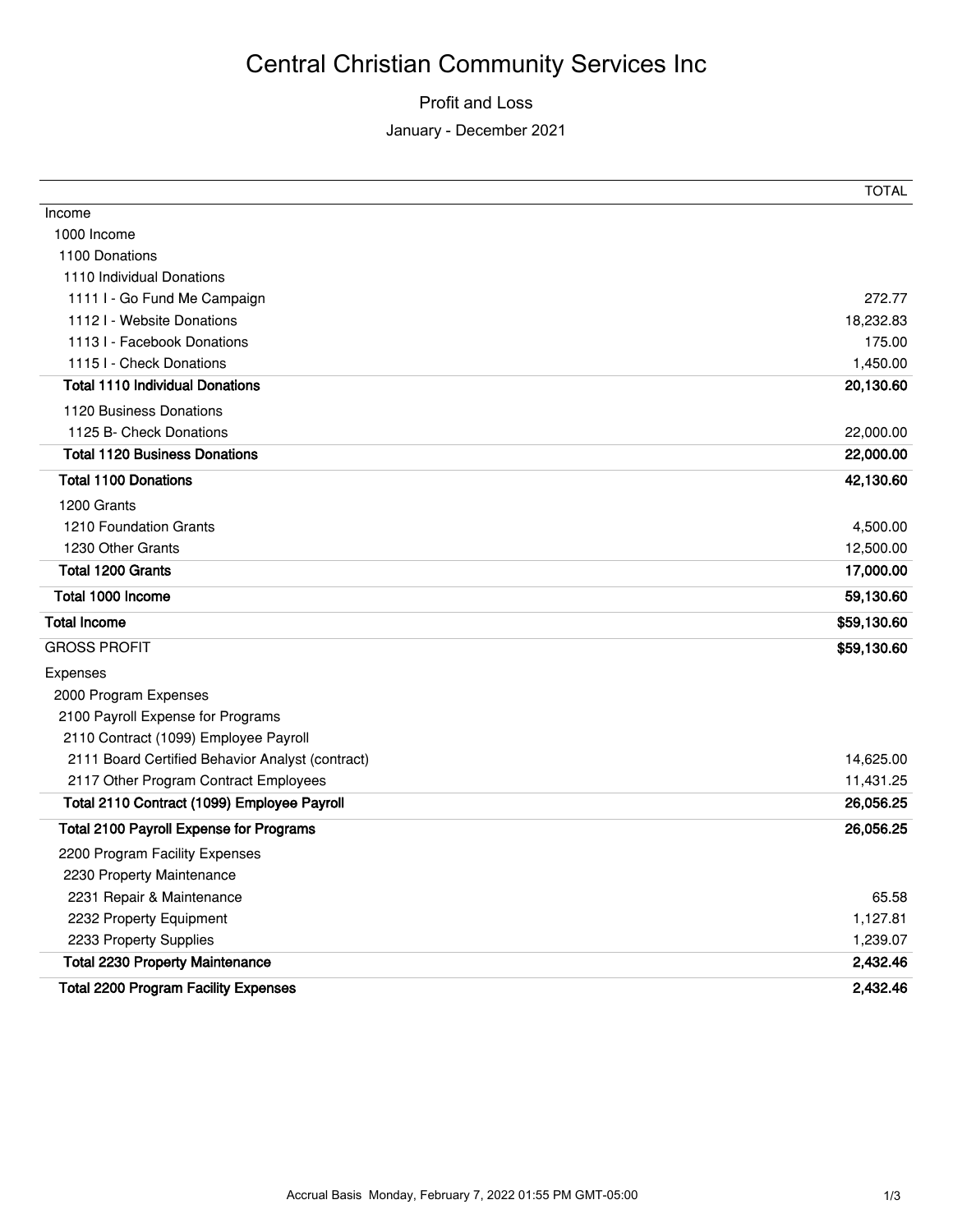# Central Christian Community Services Inc

## Profit and Loss

January - December 2021

|                                                       | <b>TOTAL</b>    |
|-------------------------------------------------------|-----------------|
| 2300 Program Equipment, Curriculum and Supplies       |                 |
| 2310 Program Equipment                                |                 |
| 2311 Classroom Equipment                              | 8,608.78        |
| 2312 Sensory Room Equipment                           | 2,016.30        |
| 2314 Physical Fitness Equipment                       | 2,151.05        |
| <b>Total 2310 Program Equipment</b>                   | 12,776.13       |
| 2320 Program Supplies                                 |                 |
| 2321 Classroom Supplies                               | 622.33          |
| 2324 Physical Fitness Supplies                        | 154.50          |
| 2325 Kitchen Supplies                                 | 126.71          |
| 2326 Other Program Supplies                           | 85.00           |
| <b>Total 2320 Program Supplies</b>                    | 988.54          |
| 2330 Program Curriculum                               |                 |
| 2331 Educational Curriculum                           | 1,483.90        |
| Total 2330 Program Curriculum                         | 1,483.90        |
| Total 2300 Program Equipment, Curriculum and Supplies | 15,248.57       |
| <b>Total 2000 Program Expenses</b>                    | 43,737.28       |
| 3000 Administrative Expenses                          |                 |
| 3200 Office/General Administrative Expenses           |                 |
| 3210 Legal & Professional Fees                        | 70.00           |
| 3211 Business Licenses and Permits                    | 2,495.25        |
| 3212 Legal Fees                                       | 873.00          |
|                                                       |                 |
| 3214 Consulting Fees                                  | 4,471.50        |
| 3215 Training/Certification Expenses                  | 1,954.04        |
| 3216 Dues & subscriptions                             | 69.00           |
| Total 3210 Legal & Professional Fees                  | 9,932.79        |
| 3220 Marketing                                        |                 |
| 3221 Website Hosting                                  | 458.45          |
| 3222 Digital Advertising                              | 1,116.30        |
| 3224 Signage                                          | 3,031.15        |
| Total 3220 Marketing                                  | 4,605.90        |
| 3230 Fundraising Expenses                             |                 |
| 3231 Fundraising Events                               | 727.27          |
| <b>Total 3230 Fundraising Expenses</b>                | 727.27          |
| 3240 Office Equipment and supplies                    |                 |
| 3242 Office Supplies                                  | 1,516.40        |
| 3244 Printing and Reproduction<br>3249 Other Supplies | 54.72<br>440.20 |